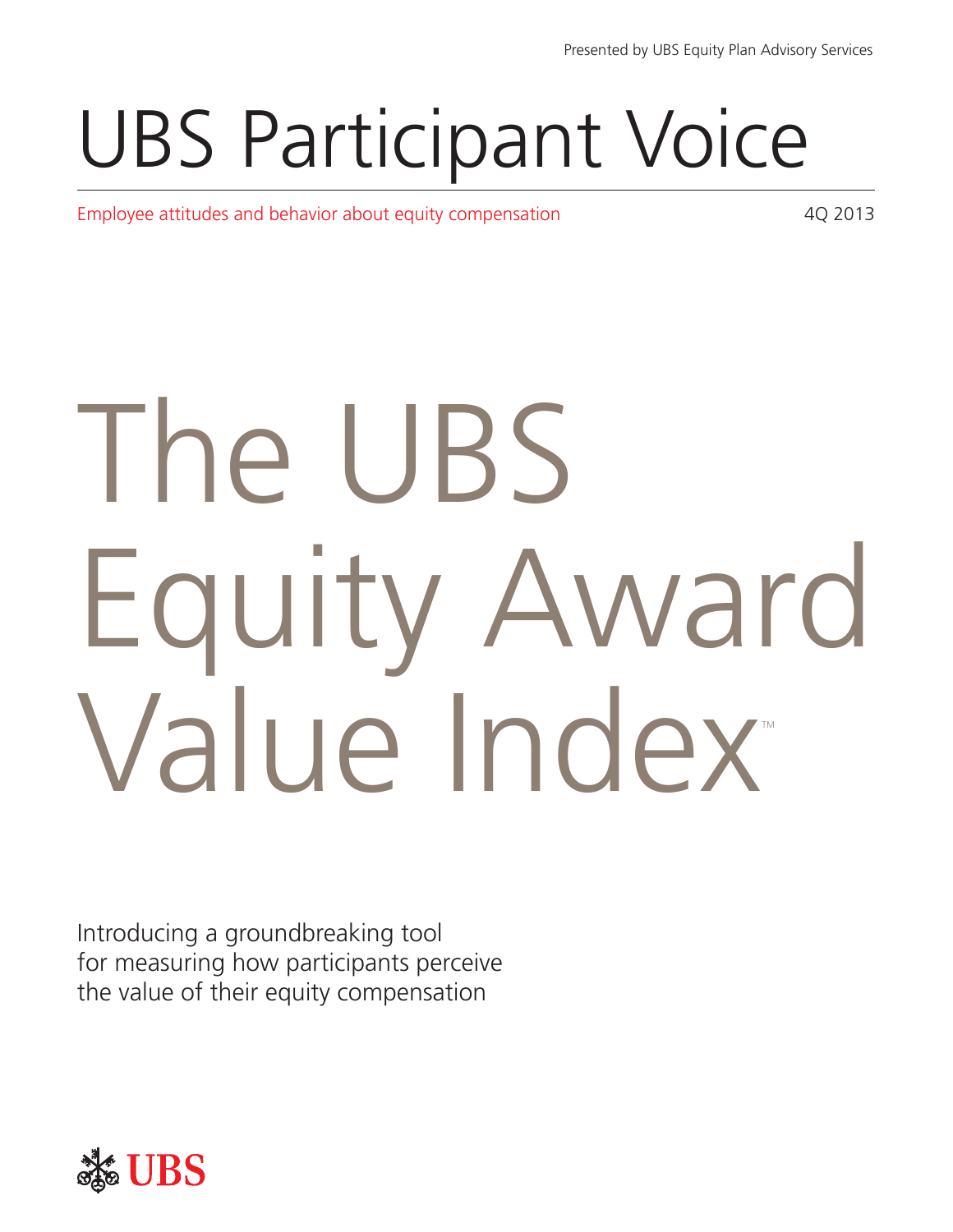## Do employees value equity awards?

Each year companies grant more than \$110 billion in equity to certain employees for their equity compensation programs.\* However, employers typically wonder if their employees truly value these awards. We set out to discover how participants from a cross-section of companies, industries and service providers feel about equity compensation, and learned that certain variables drive their perceptions of value. These variables include the role the award plays in building wealth and the context in which participants put the awards in relation to their broader financial plan. The value participants derive from their equity compensation can now be measured by using the UBS Equity Award Value Index.<sup>™</sup>

When it comes to perceiving value, participants' vesting experience certainly matters. There are three critical "tipping points" of experience:



**≥ 6 vestings:** The equity is viewed as a way to build wealth.



**3 – 5 vestings:** The equity is viewed as a paycheck supplement.



**< 3 vestings:** The equity is viewed as a lottery ticket.

Participant behavior, demographics and need for education and advice about their equity compensation vary significantly by the three levels of vesting experience as well.

UBS Participant Voice *is a semi-annual survey conducted among equity plan participants to generate insights employers can use to help participants maximize the value they receive from their equity compensation. For this inaugural edition, 579 plan participants completed the online survey, which included questions on perceptions, engagement and behaviors related to their equity compensation, as well as broader questions about their economic outlooks and financial concerns. The respondents represent a cross-section of companies, industries and service providers.* 

\* Equilar, Inc. Based on 2,885 companies in the Russell 3000 that have fiscal year-ends of July 31, 2012 or more recent, and valued the grant-date fair value of options, stock appreciation rights, restricted stock and stock unit awards granted by companies during the most recent fiscal year. All information was pulled from the 10-K and was calculated using company disclosed figures for grant-date fair value.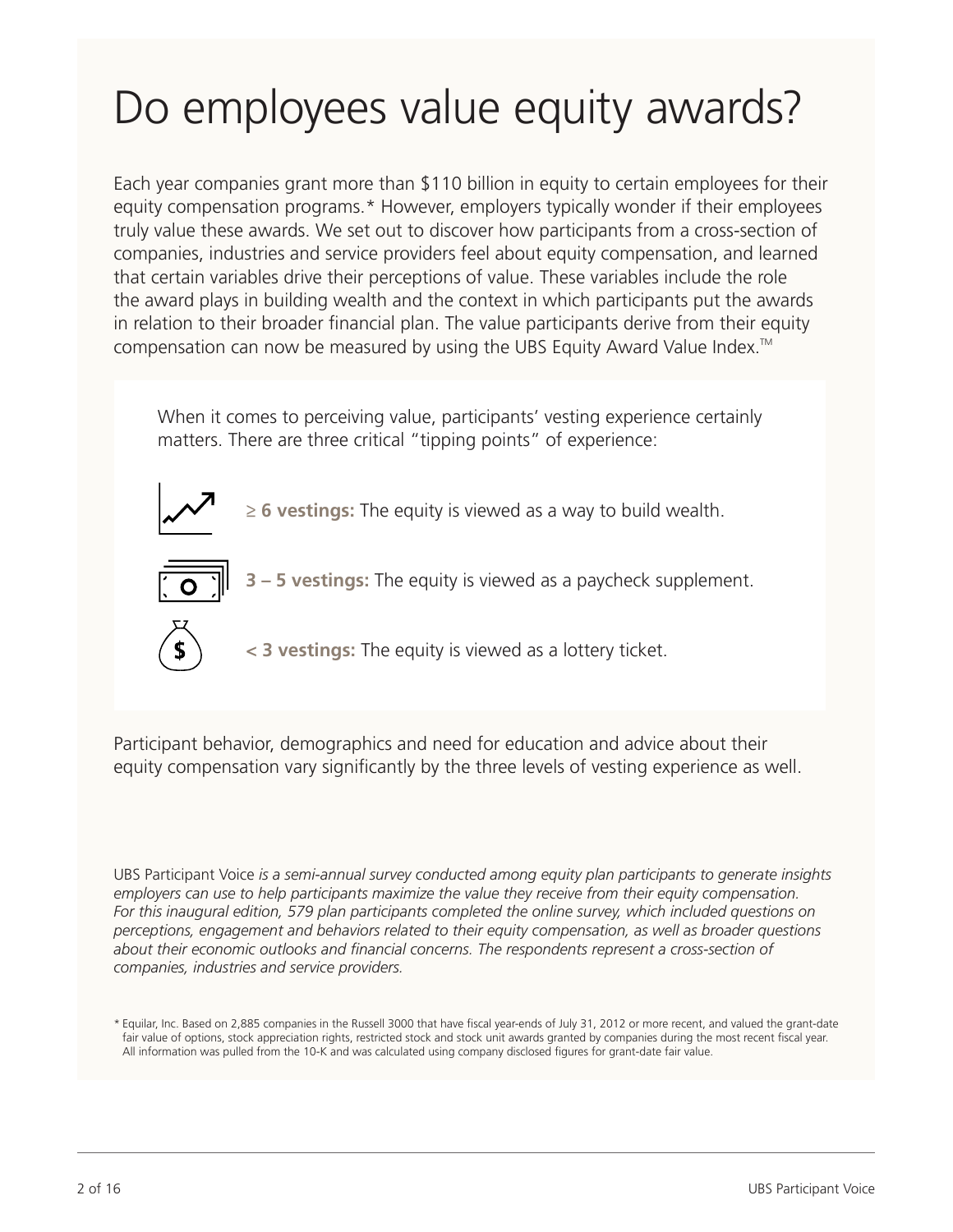## The UBS Equity Award Value Index

The UBS Equity Award Value Index incorporates five critical variables to measure the value participants place on their equity awards on a scale of 0-100. These variables are:

- 1. Views of equity compensation: way to build wealth, paycheck supplement or lottery ticket
- 2. Importance in taking current job
- 3. Importance for staying at current job
- 4. Importance in accumulating wealth/savings
- 5. Incorporating equity compensation into long-term financial planning

While 26% see their awards as having high or considerable value, 21% derive no value from their awards.



Those equity plan participants who have experienced more vestings are more likely to score higher on the Value Index.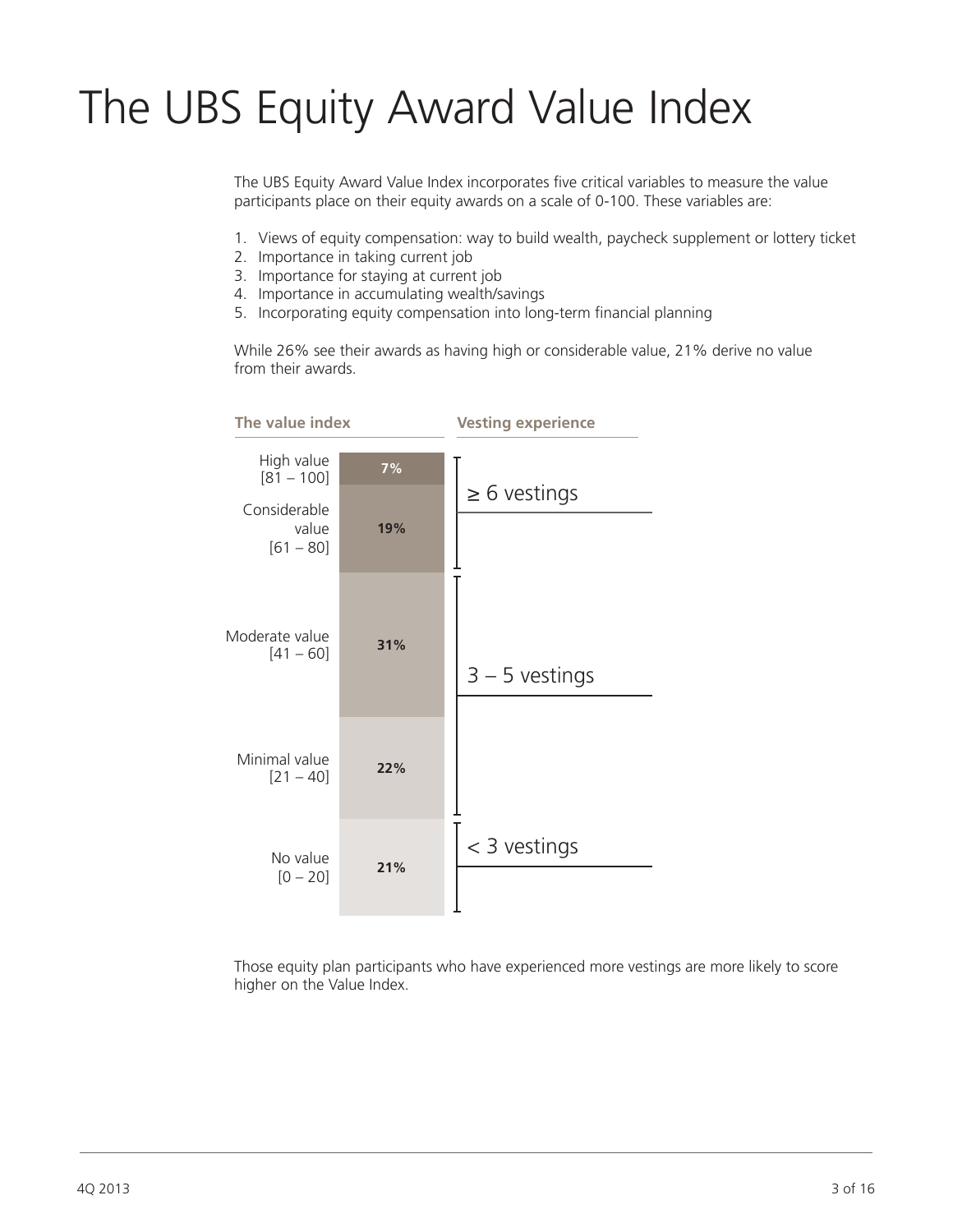## Value Index variables



View of equity compensation<br>
When asked how they view their equity compensation<br>
as a way to build wealth. However, one out of five vi<br>
devoid of meaningful value. Vesting experience plays<br>
compensation: A majority of thos When asked how they view their equity compensation, nearly half of participants (47%) see it as a way to build wealth. However, one out of five view their award as a "lottery ticket," largely devoid of meaningful value. Vesting experience plays a significant role in the view of equity compensation: A majority of those who have experienced six or more vestings consider equity as a way to build wealth. Participants represent a cross-section of companies, industries and service providers.

**Experience with equity compensation drives how participants view it**

**Question:** *"How do you view the stock compensation you receive from your company?"* 

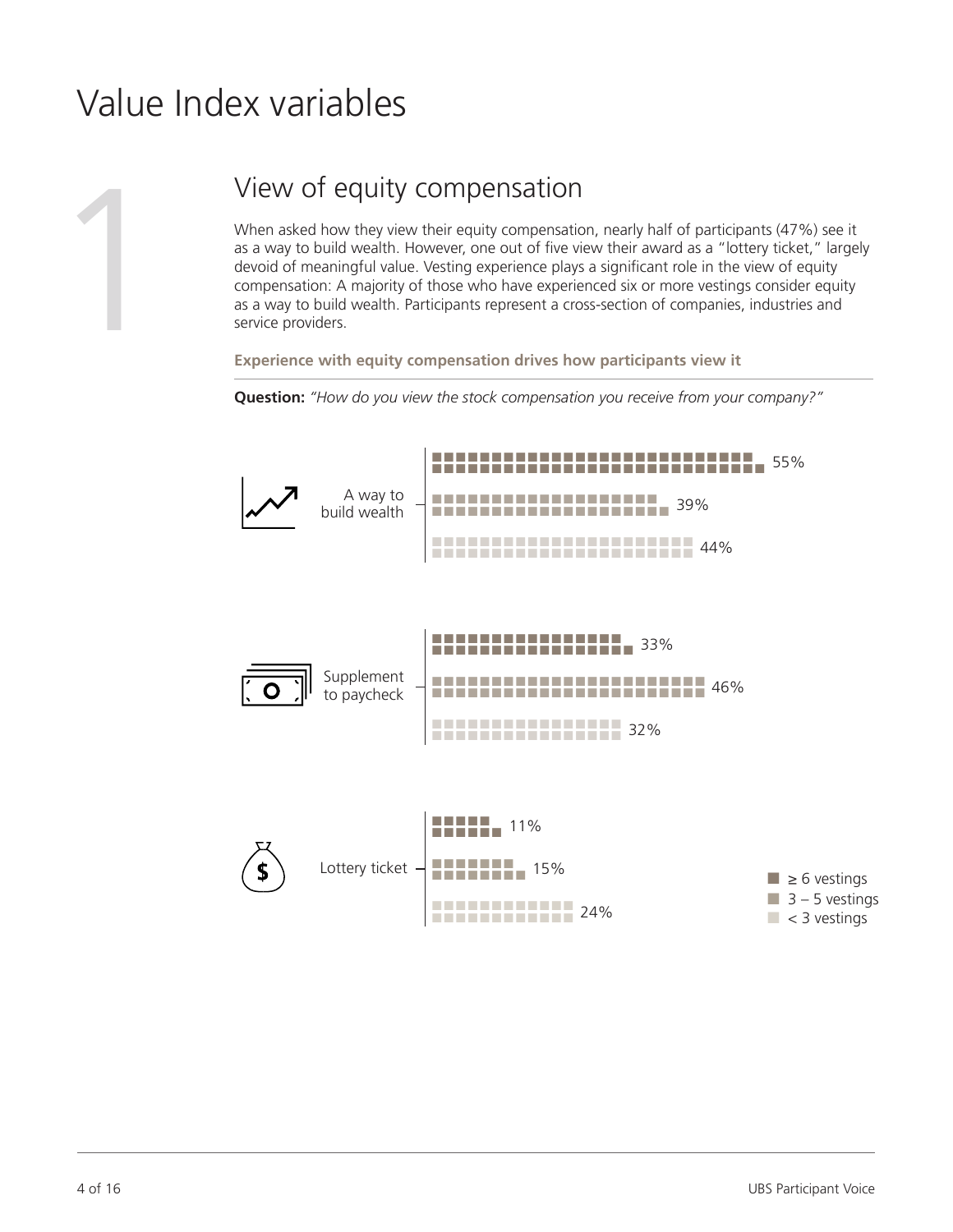

Importance in taking a job<br>
Employers often view equity awards as one important to note that employees need to have it<br>
as an important factor in taking a job. While equ<br>
base salary or healthcare benefits, those participa Employers often view equity awards as one important way to attract talent. However, it is important to note that employees need to have had vesting experiences in order to view equity as an important factor in taking a job. While equity awards do not come close to rivaling either base salary or healthcare benefits, those participants who have experienced six or more vestings view equity awards as being equally as attractive as a cash bonus.

**Experience with equity compensation drives how important a factor it is in taking a job**

**Question:** *"When you took your current job, how important of a factor was each of the following?" (Percentage shown: "extremely" or "very important")*

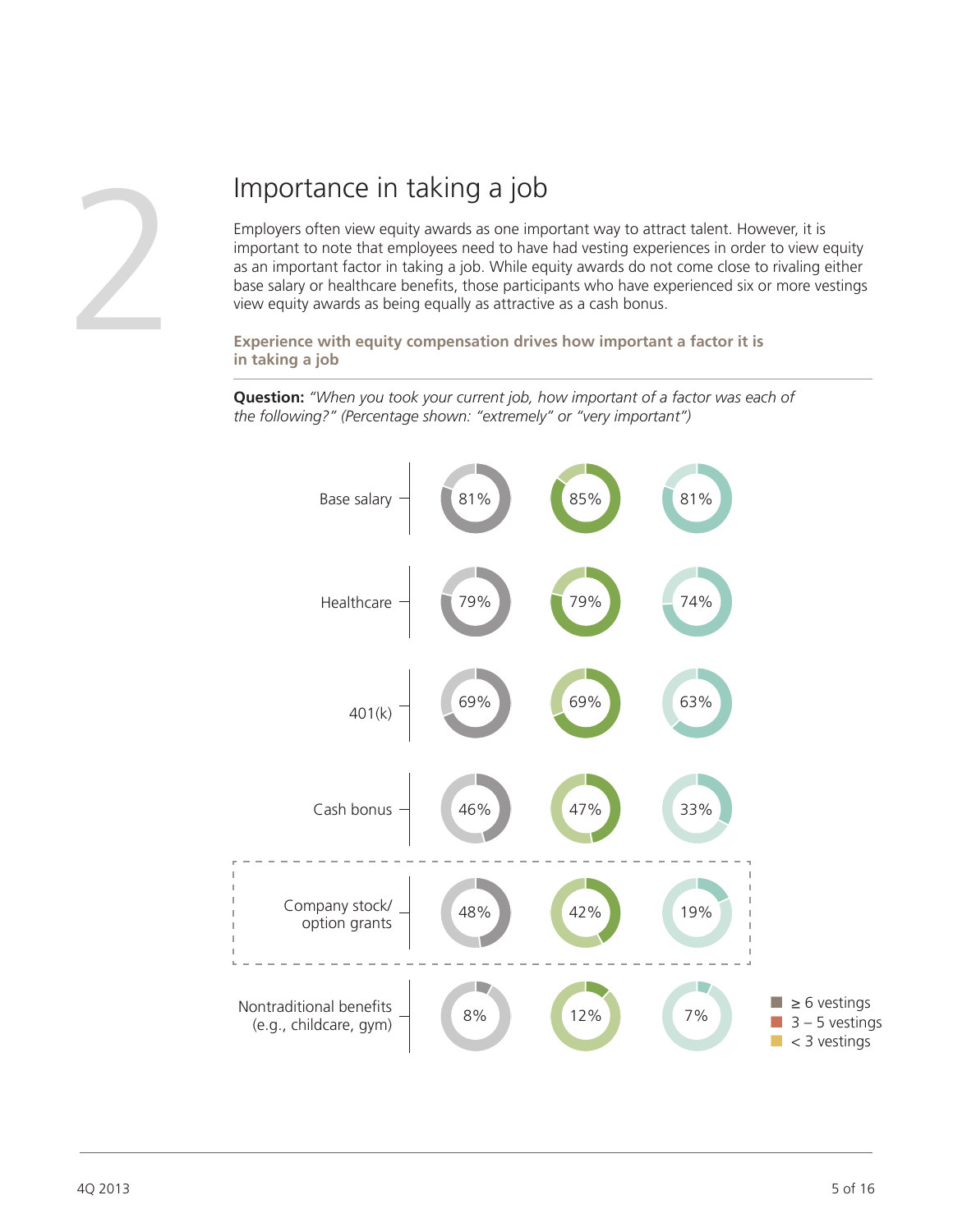#### Importance for staying in a job

Again, nothing rivals base salary or healthcare benefits as motivators for remaining in a job. Equity awards do not seem to be the "golden handcuffs" that keep employees tied to their employers, since even those with six or more vestings view the cash bonus as slightly more important than equity awards (55% vs. 51%). This may be due, in part, to prospective employers "buying out" unvested equity. We do expect healthcare benefits will remain a significant factor in retention, given an aging population and boomers' desires to keep working during the "*Transition*" phase of retirement. Please refer to the 4Q 2013 issue of *[UBS Investor Watch](http://www.ubs.com/us/en/wealth/misc/investor-watch.html)* (ubs.com/us/en/wealth/misc/ investor-watch.html) for more information about the three phases of retirement.

**Experience with equity compensation drives how important a factor it is in staying at a job**

**Question:** *"How important are these factors for staying at your job (even if you don't like it)?" (Percentage shown: "extremely" or "very important")* 

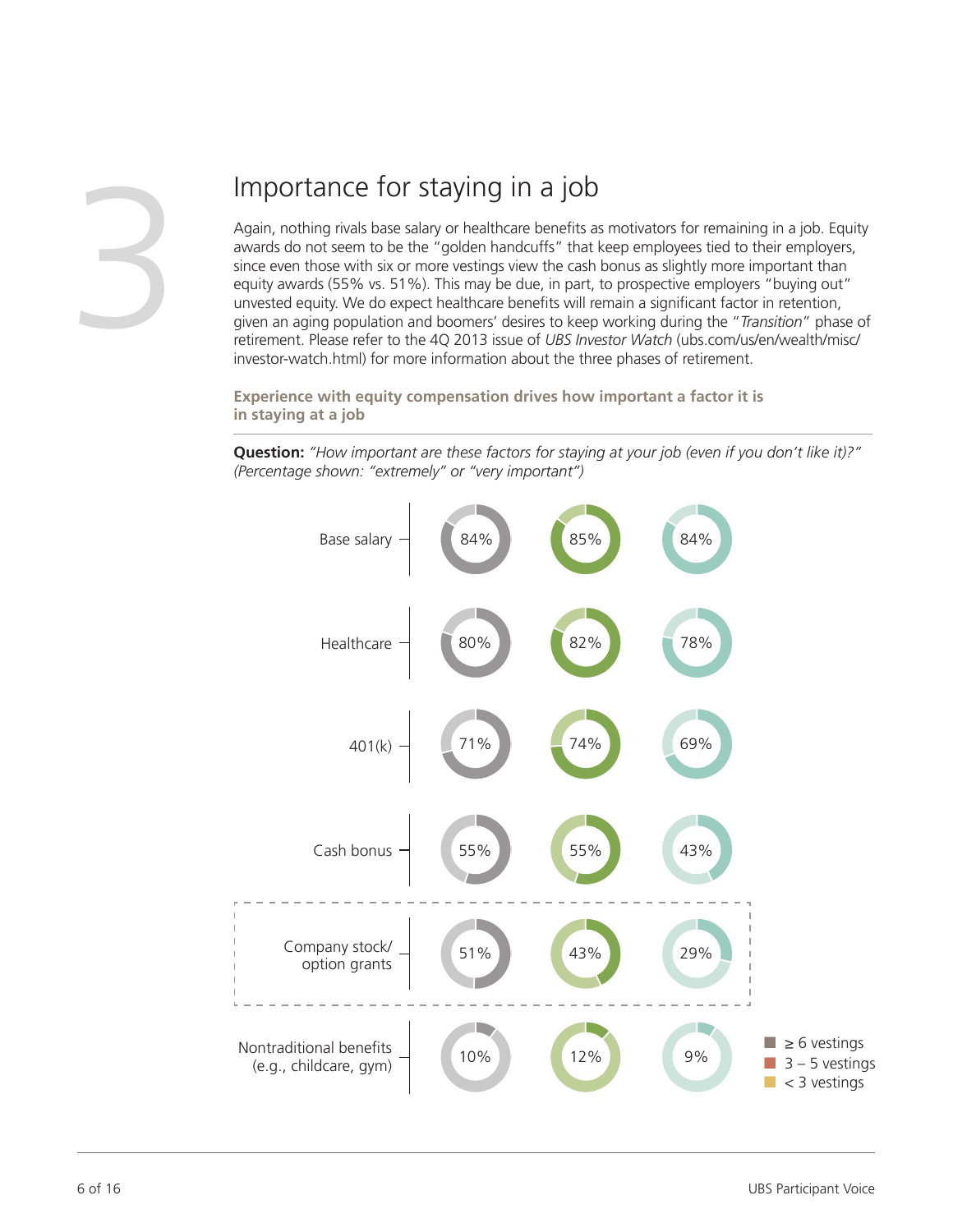#### Importance in accumulating wealth

When comparing equity compensation to other factors, including base salary and 401(k) contributions, equity compensation pales as a factor in the ability to accumulate savings and wealth for most equity plan participants. However, for those who have six or more vesting experiences, equity awards are seen as rivaling salary and 401(k) contributions as ways to accumulate wealth. This is likely due to more experienced participants receiving larger awards over time, as well as seeing the growth potential of their company stock.

**Experienced participants view equity grants as highly important for wealth accumulation** 

**Question:** *"How big of a factor has each of the following been for your ability to accumulate savings/wealth over time?" (Percentage shown: "very important factor")*

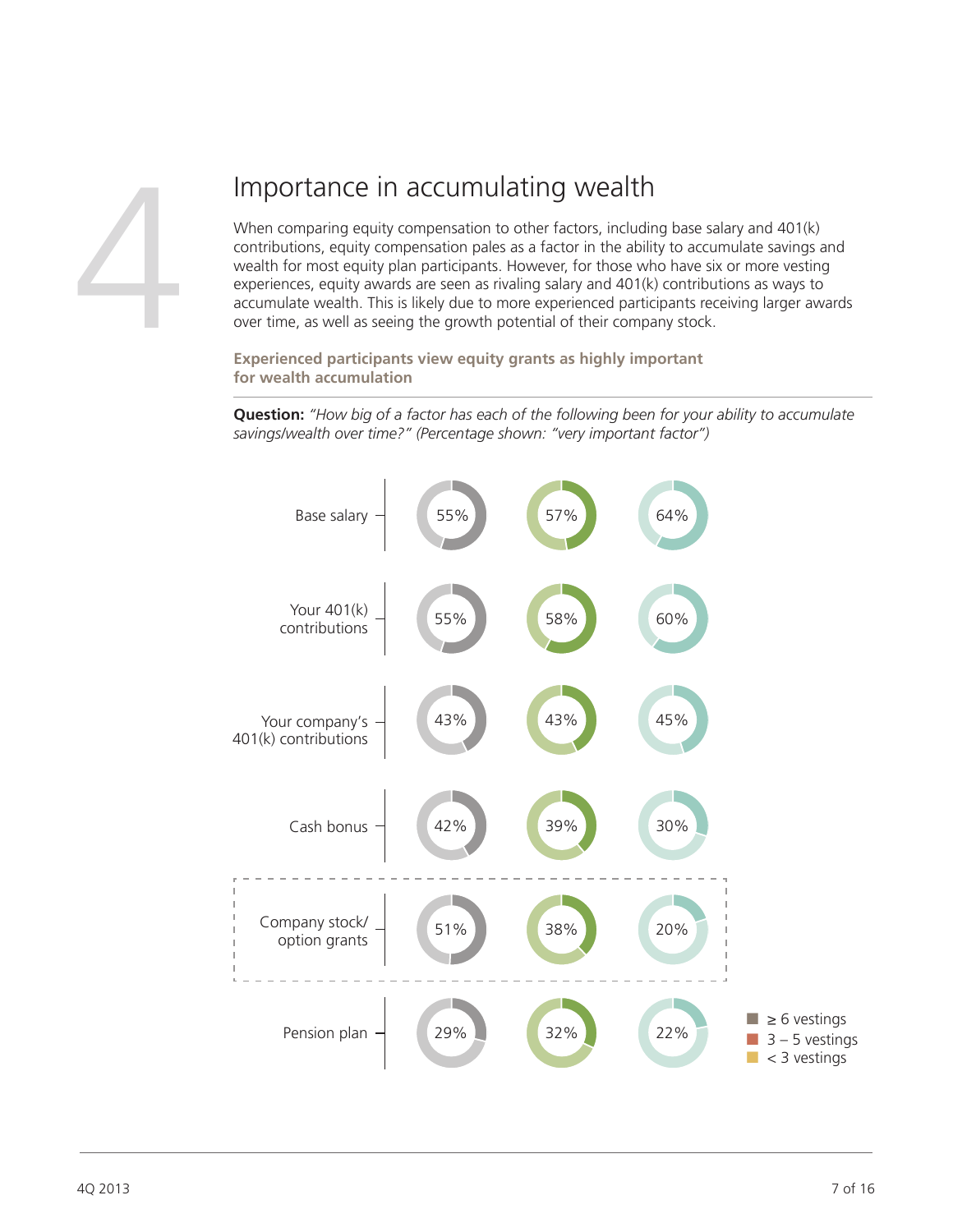

#### Incorporating equity into long-term financial planning

When looking at how equity plan participants make decisions about their equity compensation, they are, first and foremost, putting their awards within the context of a long-term financial plan. This is true for all vesting experience levels. Stock price clearly matters, of course, but there does seem to be an understanding that equity awards need to be incorporated into a broader financial plan.

**Experienced participants more likely to make decisions regarding equity compensation within the context of a financial plan**

**Question:** *"Which of the following best describes the manner in which you make decisions regarding your equity compensation?"* 

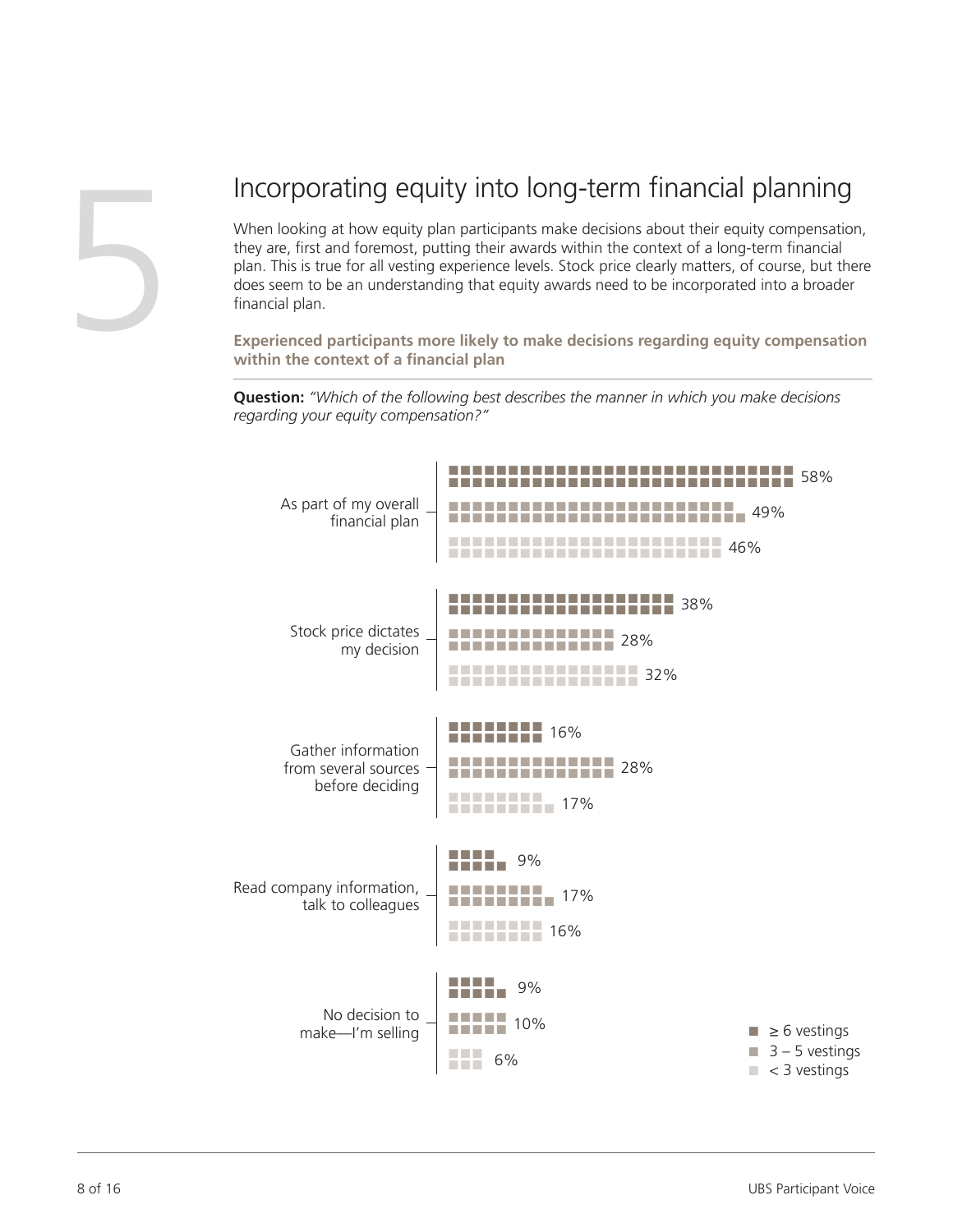#### The experience/value curve

As we've seen, vesting experience plays a significant role in the five variables that drive the perception of value. We can say with certainty that the more experience equity plan participants have with their awards, the more they value them. Plotting the Value Index score against vesting experience results in a noticeable curve, demonstrating that three to five vestings are pivotal, as a significant increase in perceived value occurs at this point.



**Equity Award Value Index score increases with participants' experience levels**

Among all participants, the average index score is 45, with two out of three participants scoring between 18 and 72. However, among participants with no vesting experiences, the average index score is only 39, with two out of three participants scoring between 11 and 67. Among participants with more than 10 vesting experiences, the average index score is 55, with two out of three participants scoring between 29 and 91. Value increases most significantly between three and six vestings.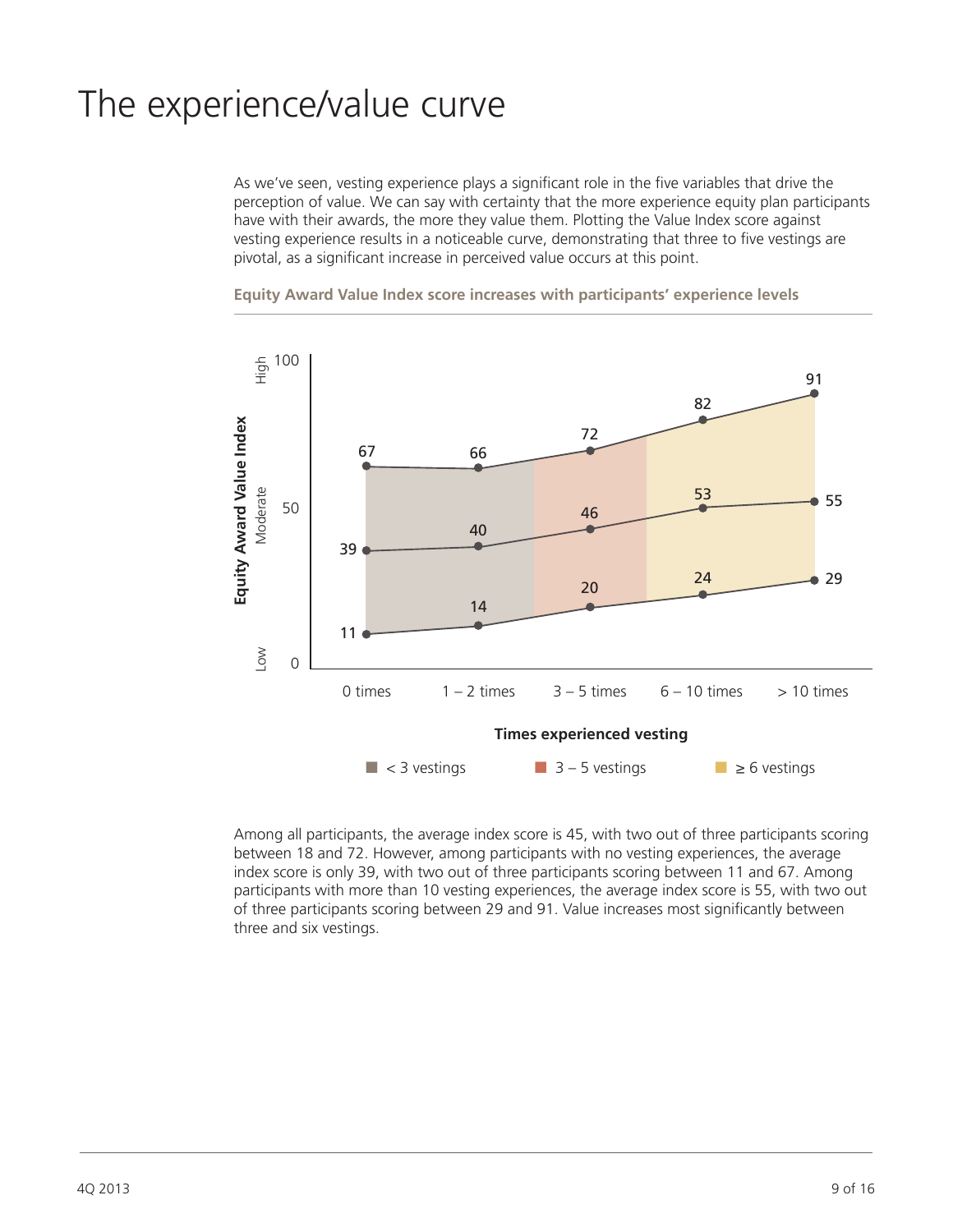### Experience drives engagement

Participants with three to five vesting experiences are the most engaged with their awards from the day they receive their grants up to one month prior to vesting. This group is frequently checking the stock price (49%) and planning for what to do on vesting day: setting a mental sell price (44%), modeling the potential value of the award (39%) and thinking about what to do with the proceeds (35%).

**Participants whose grants have vested 3 – 5 times are most likely to be engaged prior to vesting**

**Question:** *"What do you do on the day you receive your stock grant? One month prior to vesting? Six months before vesting?" (Percentages shown represent having done at any of the three given time periods).*

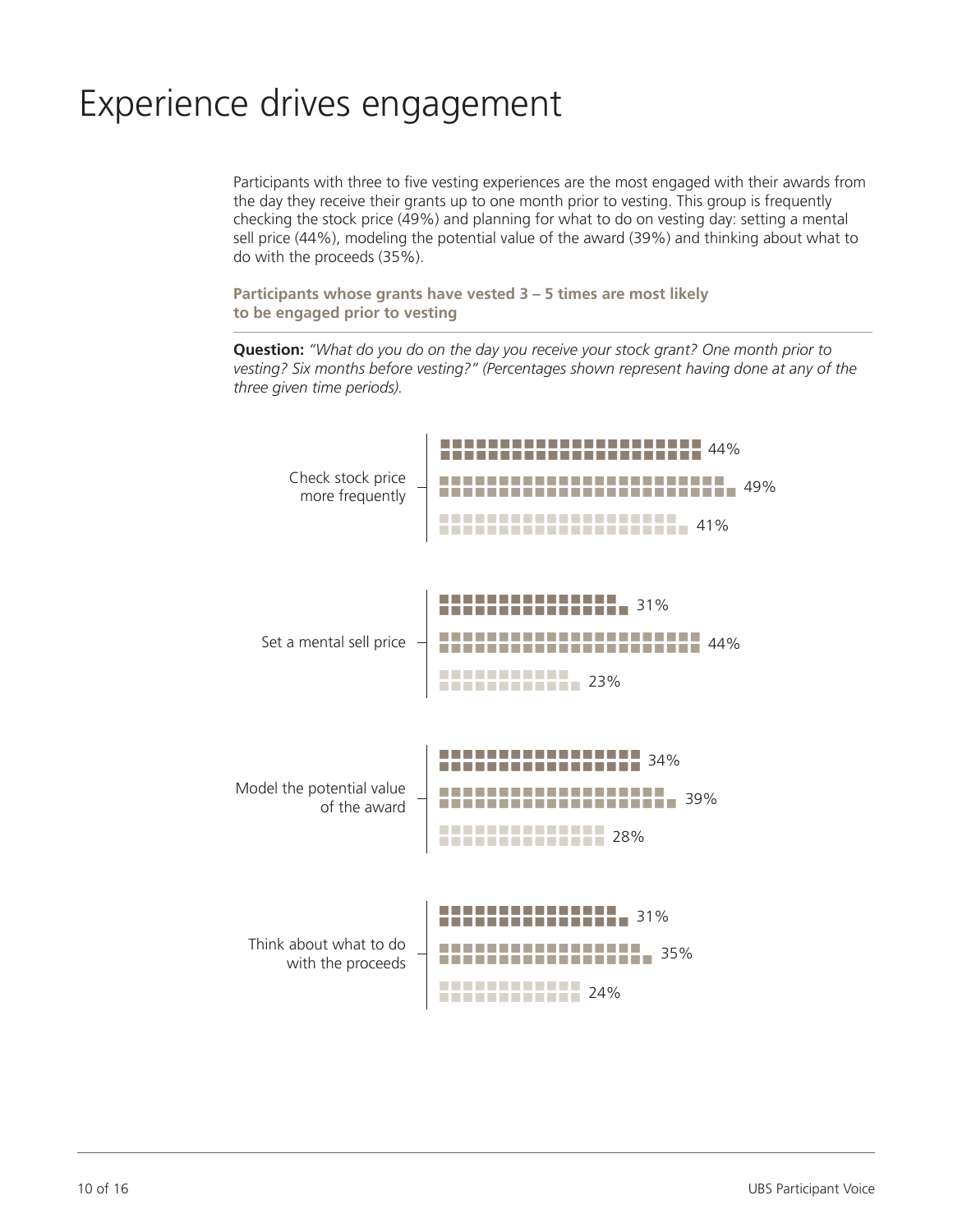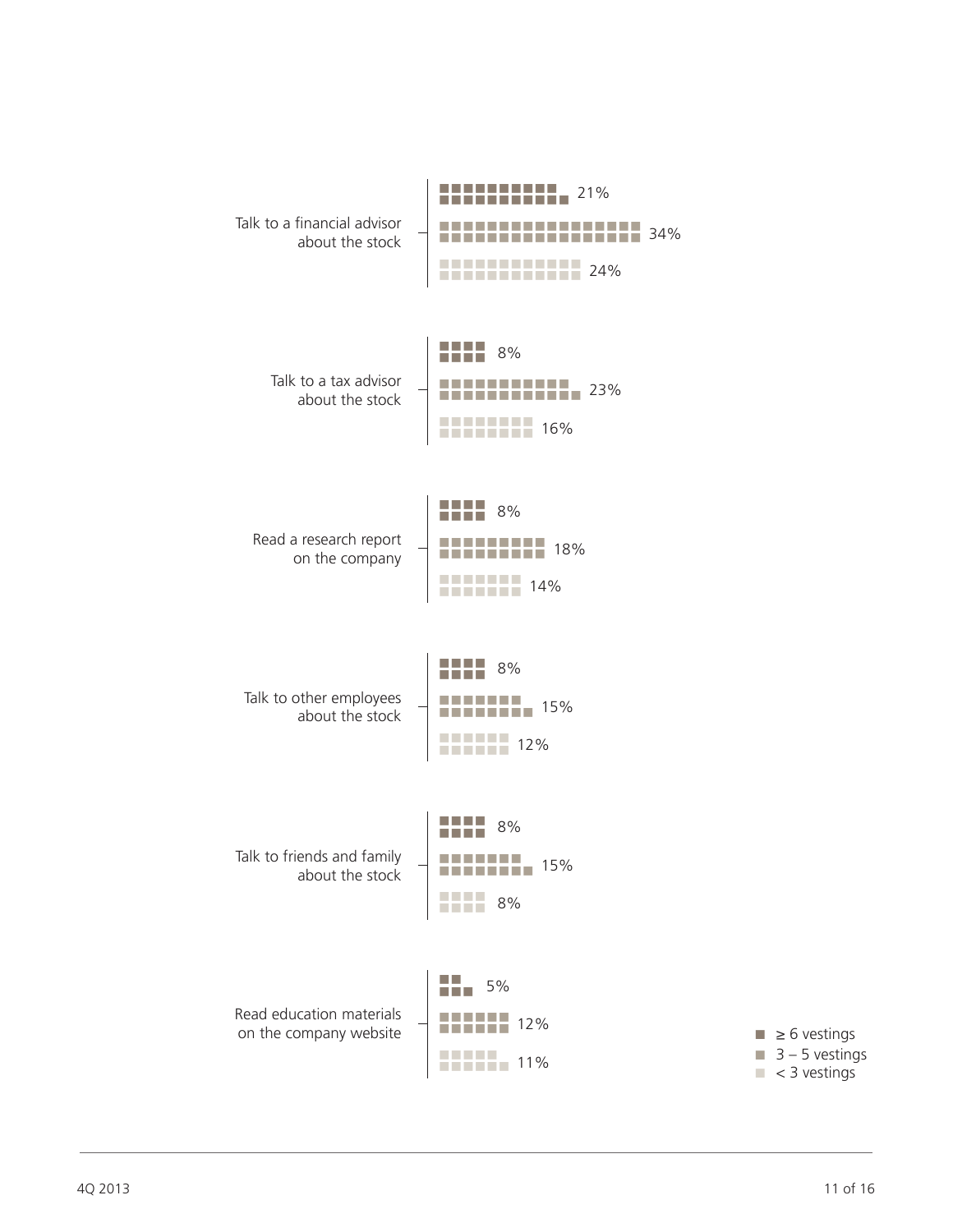## Experience drives activity

Once shares have vested or options are "in the money," all experience levels seem to have belief in the long-term growth potential of their company. However, those with six or more vesting experiences are more likely to take action when the stock is at their mental sell price. In addition, as a result of lack of experience, those participants with fewer than three vesting experiences are significantly more likely to be unsure of their plans post-vesting.

**Activity post-vesting is highest among participants who have experienced ≥ 6 times vesting**

**Question:** *"Have you had shares vest or options "in the money" within the past year? (Yes/No). [If Yes] What did you do? [If No] What do think you would do?" (Steps taken once grants have vested/options are "in the money")*

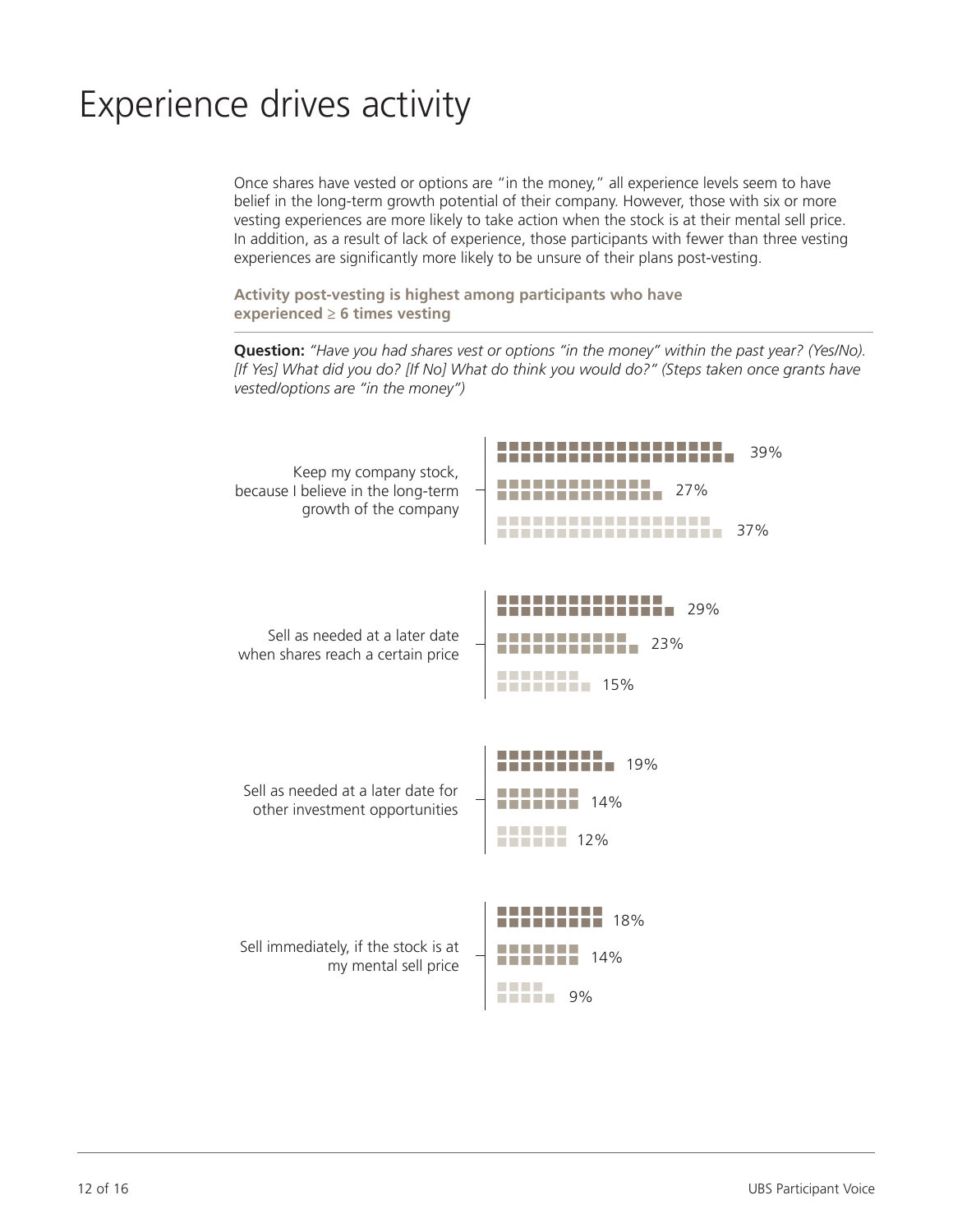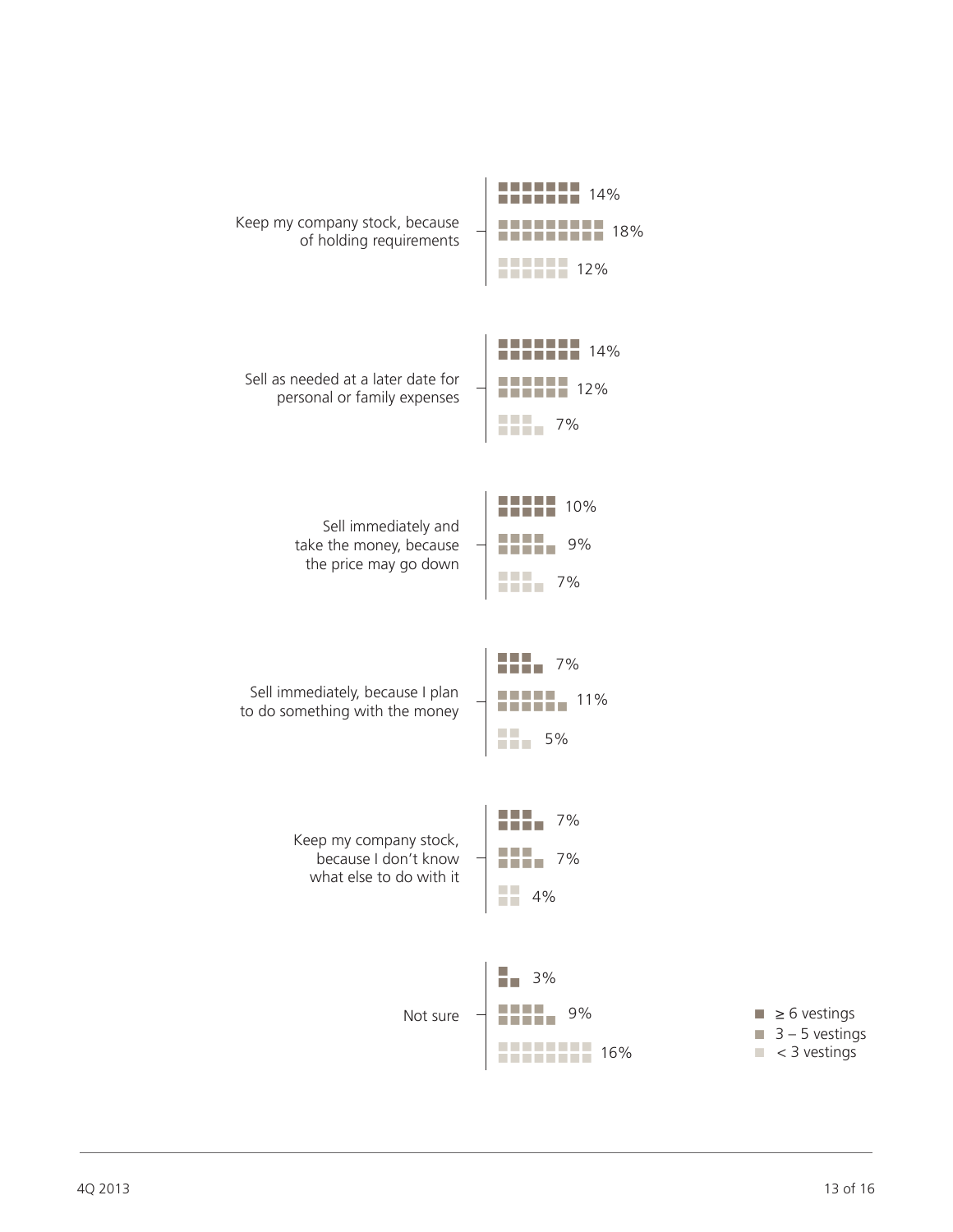## A closer look at participant types

We have seen that the experience participants have with equity compensation has a significant impact on how engaged they are with awards and what they do with them. Here we explore the characteristics of the three participant types in more detail. These participants represent a cross-section of companies, industries and service providers.



#### **≥ 6 vestings**

**Perceived value: Wealth building.** Participants with more vesting experience are also more confident in their decision-making about their equity compensation, as well as financial decisions overall. They feel optimistic about their financial situations and are highly prepared for retirement.



#### **3 – 5 vestings**

**Perceived value: Paycheck supplement.** Participants who have experienced three to five vestings appear aware of the potential that their equity awards have, although they remain unsure how to maximize that potential. They are also keenly aware and concerned about the impact of market volatility on their equity compensation. As a result, these participants are seeking information from a wide variety of sources and are open to receiving guidance.



#### **< 3 vestings**

**Perceived value: Lottery ticket.** Taking into consideration multiple data points, a profile emerges for participants who have experienced fewer than three equity award vestings. Overall, they are less confident about equity compensation decisions, as well as broader financial decisions, which speaks to a need for basic education.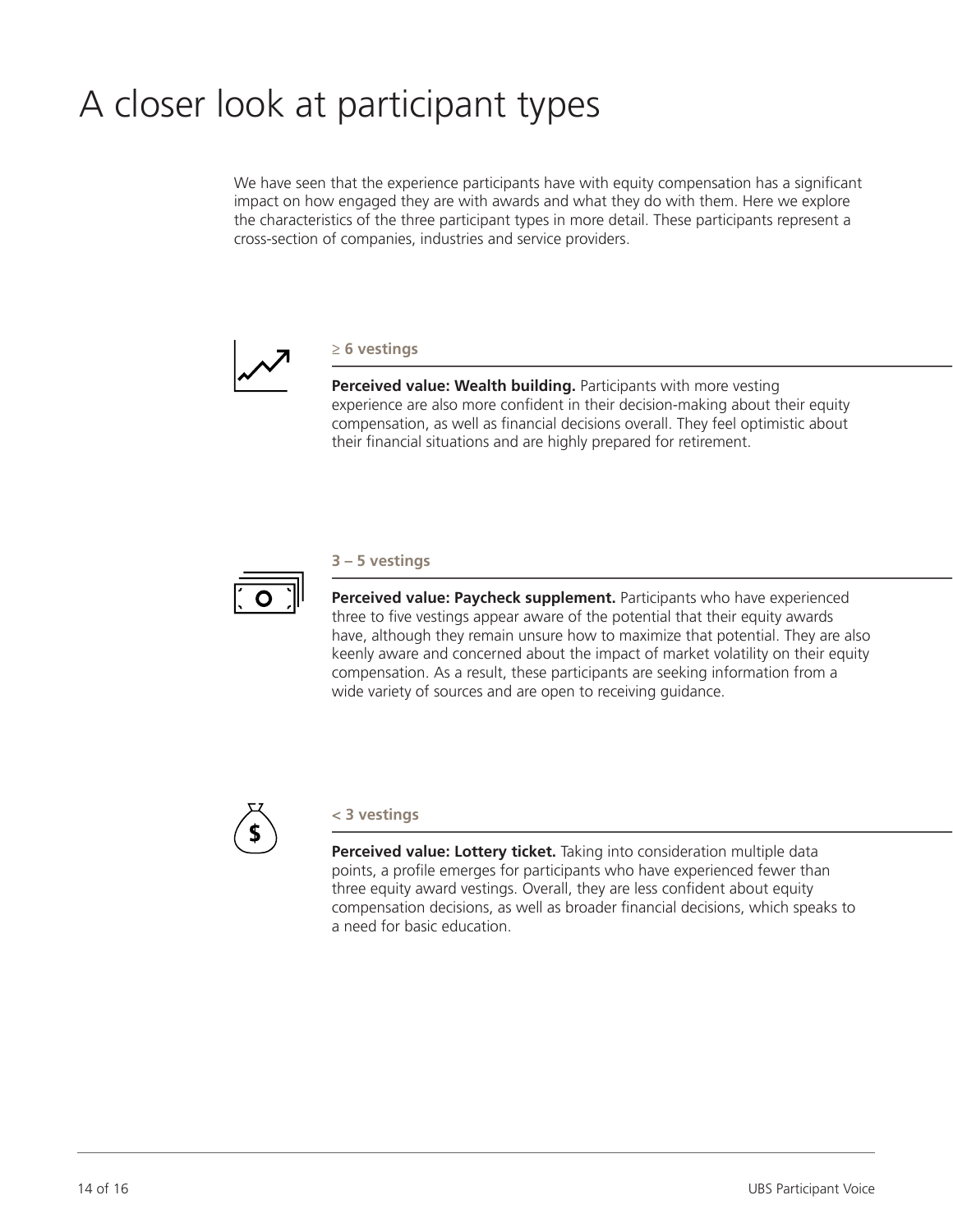| Attitude about<br>financial situation                                     | Level of financial<br>knowledge             | Interaction with<br>financial advisor                                               | Retirement<br>preparedness                                                                | Financial<br>concerns                                                         |
|---------------------------------------------------------------------------|---------------------------------------------|-------------------------------------------------------------------------------------|-------------------------------------------------------------------------------------------|-------------------------------------------------------------------------------|
| Feel "excellent"<br>or "very good"<br>about their financial<br>situations | High level<br>of financial<br>knowledge     | Manage their<br>finances on<br>their own<br>Use advisor<br>to validate<br>decisions | Most prepared in<br>terms of retirement<br>planning<br>Have the most<br>investable assets | Worry about<br>missing out on<br>market gains                                 |
| Feel "very good"<br>or "good" about<br>their financial<br>situations      | Moderate level<br>of financial<br>knowledge | Receive advice<br>from their advisors<br>on company stock<br>holdings               | Somewhat<br>prepared in terms<br>of retirement<br>planning                                | Worry about the<br>economy and the<br>markets affecting<br>their compensation |

Use advisor to make decisions together

| Feel "good" or<br>"fair" about their<br>financial situations | Lower level<br>of financial<br>knowledge | Follow advice from<br>their advisors | Least prepared in<br>terms of retirement<br>planning | Worry about being<br>able to retire when<br>they would like |
|--------------------------------------------------------------|------------------------------------------|--------------------------------------|------------------------------------------------------|-------------------------------------------------------------|
| Less confident<br>about achieving<br>financial goals         | Focus on<br>avoiding losses              |                                      | Have the fewest<br>investable assets                 | Worry about<br>long-term care                               |

Less optimistic about US economy short-term (6 mos.)